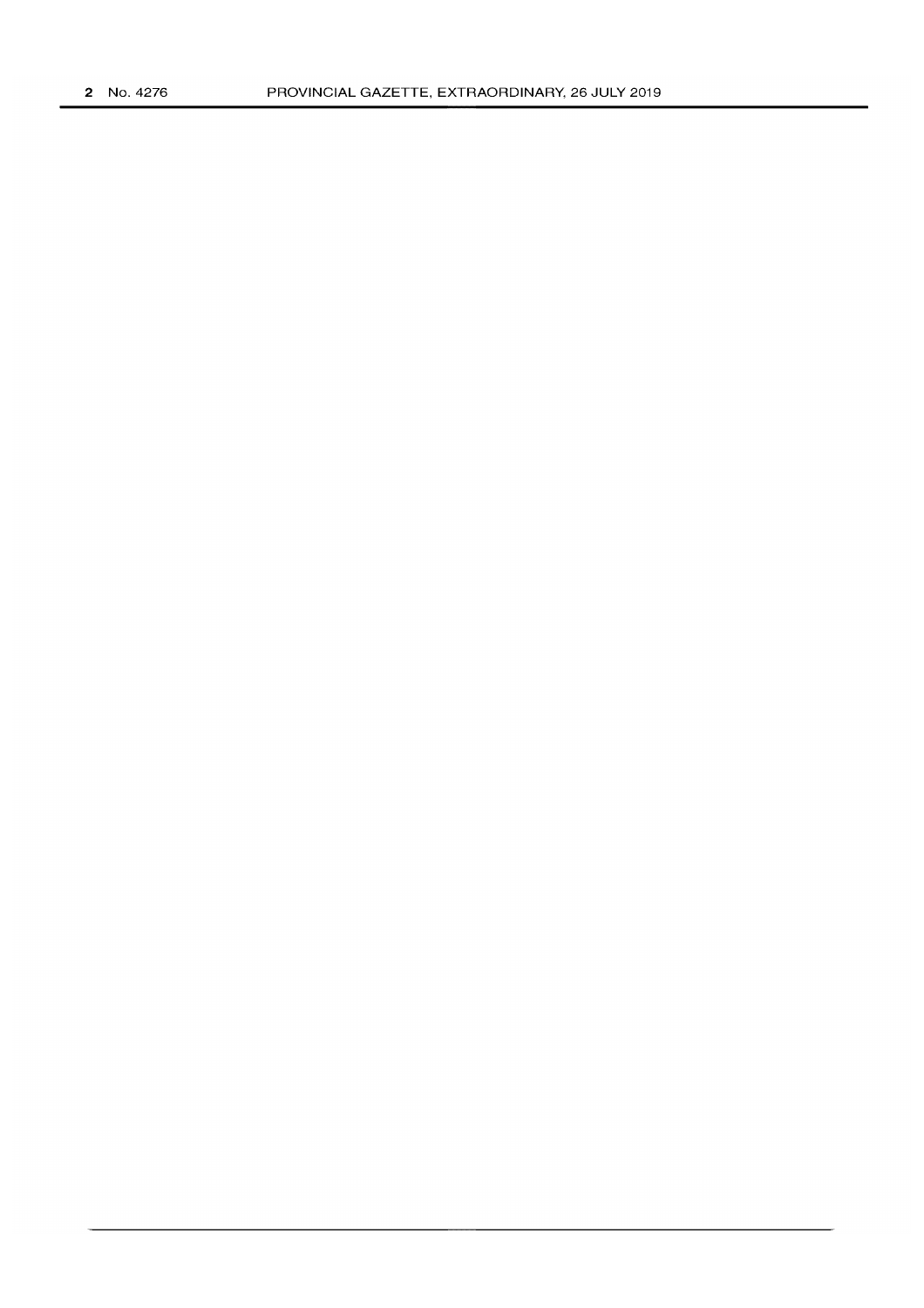# **CONTENTS**

|            |                                                                                                       | Gazette<br>No. | Page<br>No. |
|------------|-------------------------------------------------------------------------------------------------------|----------------|-------------|
|            | LOCAL AUTHORITY NOTICES • PLAASLIKE OWERHEIDS KENNISGEWINGS                                           |                |             |
| 157<br>158 | Eastern Cape Liquor Act (10/2003): Notice of lodgement of applications for transfer of certificate of | 4276           |             |
| 159        | Eastern Cape Liquor Act (10/2003): Notice of lodgement of applications for removal of certificate of  | 4276           |             |
|            |                                                                                                       | 4276           |             |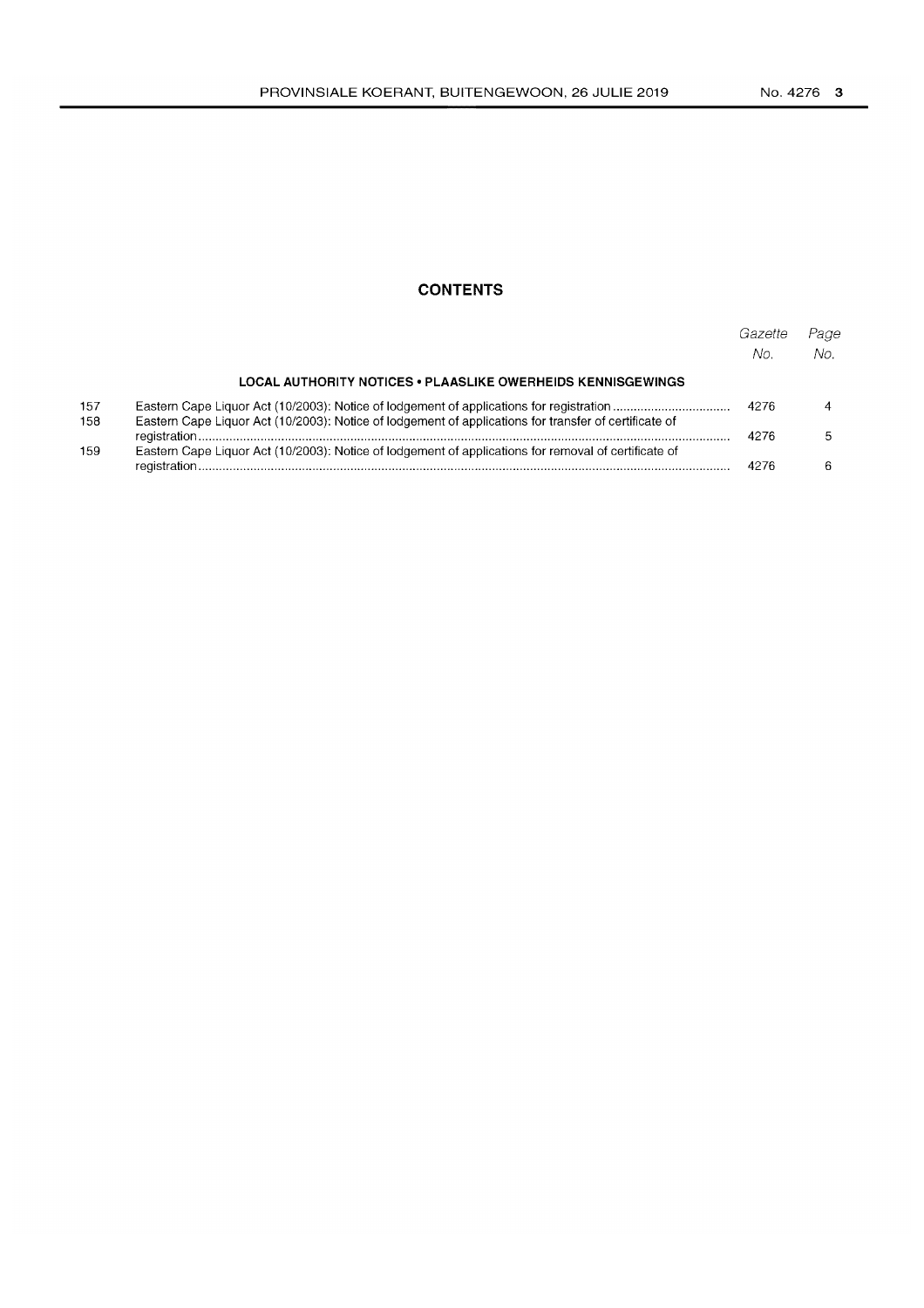# LOCAL AUTHORITY NOTICES • PLAASLIKE OWERHEIDS KENNISGEWINGS

# LOCAL AUTHORITY NOTICE 157 OF 2019

1. CM3 [Reg 4 (1)

#### EASTERN CAPE LIQUOR ACT, 2003 (Act No. 10 of 2003) NOTICE OF LODGEMENT OF APPLICATIONS FOR REGISTRATION

Notice is hereby given that the applications for registration, particulars of which appear in the Schedule hereunder, have been lodged with the Board. Interested parties may, free of charge, inspect any application which appears in the Schedule hereunder and may within twenty one days of this notice, lodge with the Board written representations in support of, or written objections. LERATO RADIKOANYANA EASTERN CAPE LIQUOR BOARD 25 July 2019

|                           | 25 July 2019      |                                                         | <b>SCHEDULE</b>           |                      |                                                                                            |
|---------------------------|-------------------|---------------------------------------------------------|---------------------------|----------------------|--------------------------------------------------------------------------------------------|
| <b>Application Number</b> |                   | Name and number of                                      | 3<br>Kind of registration | 4<br>Kind of         | Name under which business is to be                                                         |
|                           |                   | Ward                                                    | applied for               | liquor to be<br>sold | conducted and particulars of the erf,<br>street or farm                                    |
| 1.                        | REF5912255641087  | Ward 21 Raymond Mhlaba<br>Local Municipality            | Off Consumption           | All kinds            | Ggamfi Bottle Store, Erf 813, 19 B<br>Ntshangane Street, Adelaide, 5020                    |
| 2.                        | REF7406010831081  | Ward 55 Nelson Mandela<br>Metropolitan Municipality     | On & Off Consumption      | All kinds            | Zami's Tavern, 82 Molekwane Street,<br>Motherwell, Port Elizabeth, 6001                    |
| з.                        | REF8410300749085  | Ward 45 Buffalo City<br>Metropolitan Municipality       | On & Off Consumption      | All kinds            | Baza's Tavern, 10634 Block 1, Tshabo<br>Location, Berlin, 5606                             |
| 4.                        | REF7208225773086  | Ward 19 Ingquza Hill<br>Local Municipality              | On & Off Consumption      | All kinds            | Morning Star Tavern, New Rest Location,<br>Nyuswa Administrative Area, Lusikisiki,<br>4820 |
| 5.                        | REF8507265924080  | Ward 11 intsika Yethu<br>Local Municipality             | On & Off Consumption      | All kinds            | Mabheleni's Tavern, Gqogqorha<br>Administrative Area, Komkhulu, Tsomo,<br>5400             |
| 6.                        | REF9401161059085  | Ward 15 Port St Johns<br><b>Local Municipality</b>      | On & Off Consumption      | All kinds            | Pola Park, Luqoqweni Location, Lusikisiki,<br>4820                                         |
| 7.                        | REF5102190627082  | Ward 9 Mbhashe Local<br>Municipality                    | On & Off Consumption      | All kinds            | Masindi's Tavem, Auckland Location,<br>Mangati Administrative Area, Idutywa, 5000          |
| 8.                        | REF8007115461086  | Ward 30 Ingquza Hill<br>Local Municipality              | On & Off Consumption      | All kinds            | White House, Bhala Administrative Area,<br>Flagstaff, 4810                                 |
| 9.                        | REF9212106132089  | Ward 19 Mbizana Local<br>Municipality                   | On & Off Consumption      | All kinds            | Zondani Tavern, Mkorora Location, Bizana,<br>4800                                          |
| 10.                       | REF9610315466083  | Ward 18 Umzimvubu<br>Local Municipality                 | On Consumption            | All kinds            | T's Lifestyle, 167 Main Street, Mount Frere,<br>5090                                       |
| 11.                       | REF9301290458085  | Ward 18 Umzimvubu<br>Local Municipality                 | On & Off Consumption      | All kinds            | Oleya Lounge, Cancele Road, Badibanise<br>Location, Mount Frere 5090                       |
| 12.                       | REF7004080441087  | Ward 9 Makana Local<br><b>Municipality</b>              | On & Off Consumption      | All kinds            | Aiden's Tavern, 180 C Ncame Street, Joza<br>Location, Grahamstown, 6139                    |
| 13.                       | REF8211215468088  | Ward 14 King Sabata<br>Dalindyebo Local<br>Municipality | On & Off Consumption      | All kinds            | Nathi's Tavern, Marhambeni B Location,<br>Lindile Adminstrative Area, Mthatha, 5100        |
| 14.                       | REF9705210605080  | Ward 30 Nyandeni Local<br><b>Municipality</b>           | On & Off Consumption      | Ali kinds            | Mount Coke Tavern, No. 10 Location,<br>Ndungunyeni Administrative Area, Ngqeleni,<br>5140  |
| $\overline{15}$ .         | REF6001016702088  | Ward 19 Enoch Mgijima<br>Local Municipality             | On & Off Consumption      | All kinds            | Hlathi's Piace, Poplargroove Village,<br>Whittlesea, 5360                                  |
| 16.                       | REF2018/370372/07 | Ward 6 Koukamma Local<br>Municipality                   | On Consumption            | All kinds            | Tsitsikhaya Lodge, Erf 21 - 24, Stormsnver,<br>Tsitsikamma, 6308                           |
| 17.                       | REF7407050958081  | Ward 8 Emalahleni Local<br><b>Municipality</b>          | On & Off Consumption      | Ail kinds            | Y 2 K Tavern, Kwandzolo Village, Eboqo<br>Vaalbank, Lady Frere, 5410                       |
| 18.                       | REF7103037066086  | Ward 22 Nyandeni Local<br><b>Municipality</b>           | On & Off Consumption      | All kinds            | Khutshu Tavern, Canzibe Location,<br>Mgojweni Administrative Area, Nggeleni,<br>5140       |
| 19.                       | REF6503133095208  | Ward 12 King Sabata<br>Dalindyebo Local<br>Municipality | On & Off Consumption      | Ali kinds            | White House Tavem, Dosi Administrative<br>Area, Mthatha. 5100                              |
| 20.                       | REF2019/120058/08 | Kouga Local Municipality                                | <b>Special Event</b>      | All kinds            | Jbay Makiti 2019, Jbay Caravan Park, 85<br>Da Gamma Road, Jeffreys Bay, 6330               |
| 21.                       | REF6808020099081  | Kouga Local Municipality                                | Special Event             | All kinds            | St Francis Tourism, Erf 554, Village Square,<br>Assisi Drive, St Francis Bay, 6312         |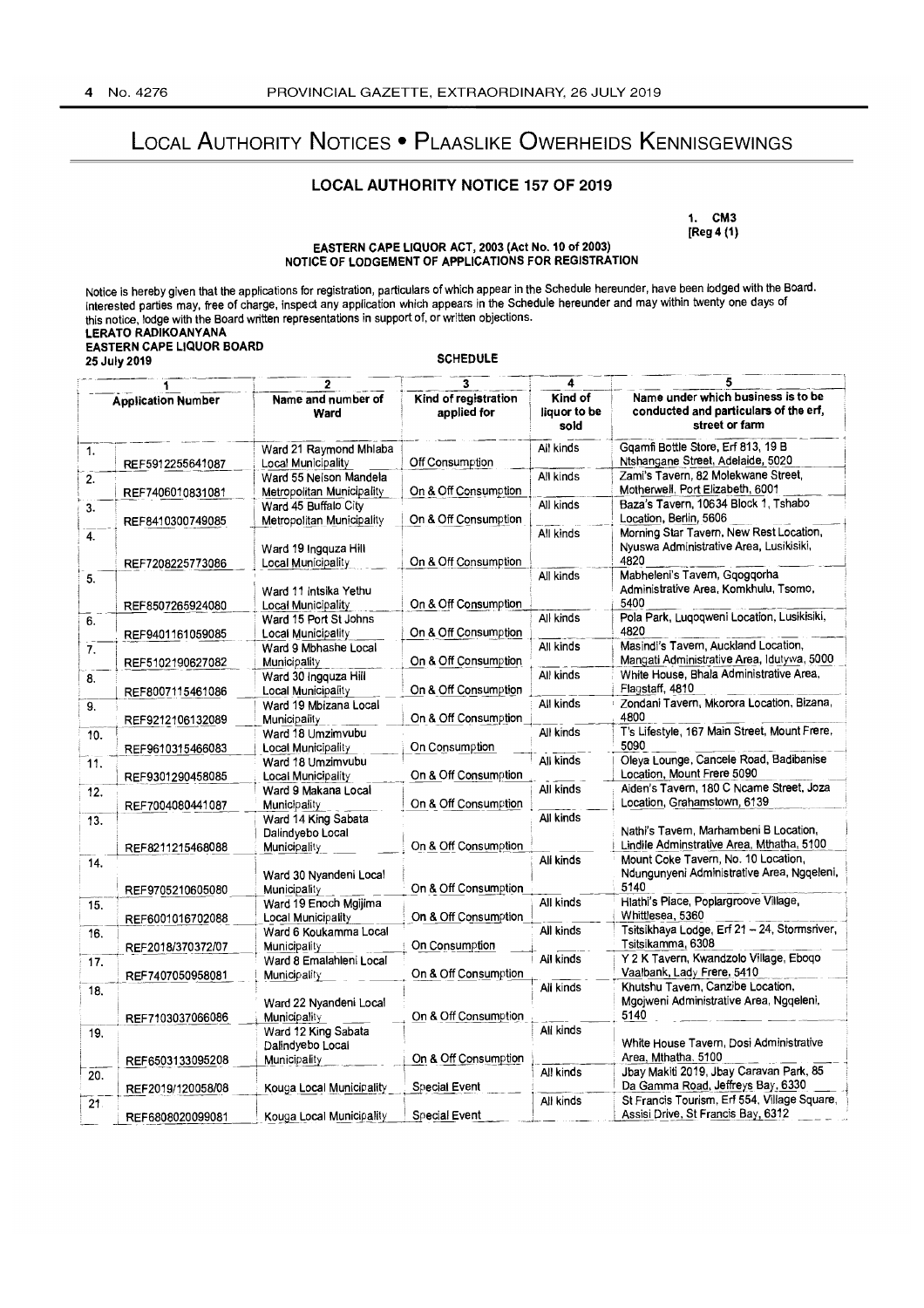## LOCAL AUTHORITY NOTICE 158 OF 2019

FORM 9 Reg 11 (1)]

#### EASTERN CAPE LIQUOR ACT, 2003 (Act No. 10 of 2003)

# NOTICE OF LODGEMENT OF APPLICATIONS FOR TRANSFER OF CERTIFICATE OF REGISTRATION

Notice is hereby given that the applications for transfer of certificates of registration, particulars of which appear in the Schedule hereunder, have been lodged with the Board.

Interested parties may, free of charge, inspect any application which appears in the Schedule hereunder and may within twenty one days of this notice, lodge with the Board written representations in support of, or written objections.

#### LERATO RADIKOANYANA EASTERN CAPE LIQUOR BOARD 25July 2019

**SCHEDULE** 

| <b>Application Number</b> |                  | Name and number<br>of Ward                              | Particulars of certificate of<br>registration                                                                                     | Particulars of holder of<br>certificate of registration | Particulars of<br>prospective holder of<br>certificate of registration |  |
|---------------------------|------------------|---------------------------------------------------------|-----------------------------------------------------------------------------------------------------------------------------------|---------------------------------------------------------|------------------------------------------------------------------------|--|
| 1.                        | ECP23179/3033/OF | Ward 24 Lukhanii<br>Local Municipality                  | Game Liquors - Queenstown, Erf<br>8697, Shops 38A And 38B, Nonesi<br>Mall, Victoria Road, Queenstown,<br>5320                     | Massdiscounters<br>(Pty)<br>Limited                     | Massstores (Pty) Limited                                               |  |
| 2.                        | ECP22043/3046/OF | Ward 11 King<br>Sabata Dalindyebo<br>Local Municipality | Game Liquors - Mthatha, Erf 9416,<br>Shop 204, Circus Triangle Mall.<br>Corner Of Sutherland And Chatham<br>Street. Mthatha, 5100 | Massdiscounters<br>$($ Pty $)$<br>Limited               | Massstores (Pty) Limited                                               |  |
| 3.                        | ECP24880/3046/OF | Ward 11 King<br>Sabata Dalindyebo<br>Local Municipality | Game Liguors - Mthatha Plaza, Erf<br>18647. Shop 3. Mthatha Plaza.<br>Nelson Mandela Drive, Mthatha,<br>5100                      | Massdiscounters<br>(Pty)<br>Limited                     | Massstores (Pty) Limited                                               |  |
| 4.                        | ECP24552/3023/OF | Ward 1 Mnquma<br>Local Municipality                     | Tops @ Barons - Butterworth, Erf<br>439, Peppergrove Mail, 24 Mthatha<br>Street, Butterworth, 4960                                | Gcuwa<br>Central<br>Supermarket (Pty) Limited           | The Spar Group                                                         |  |